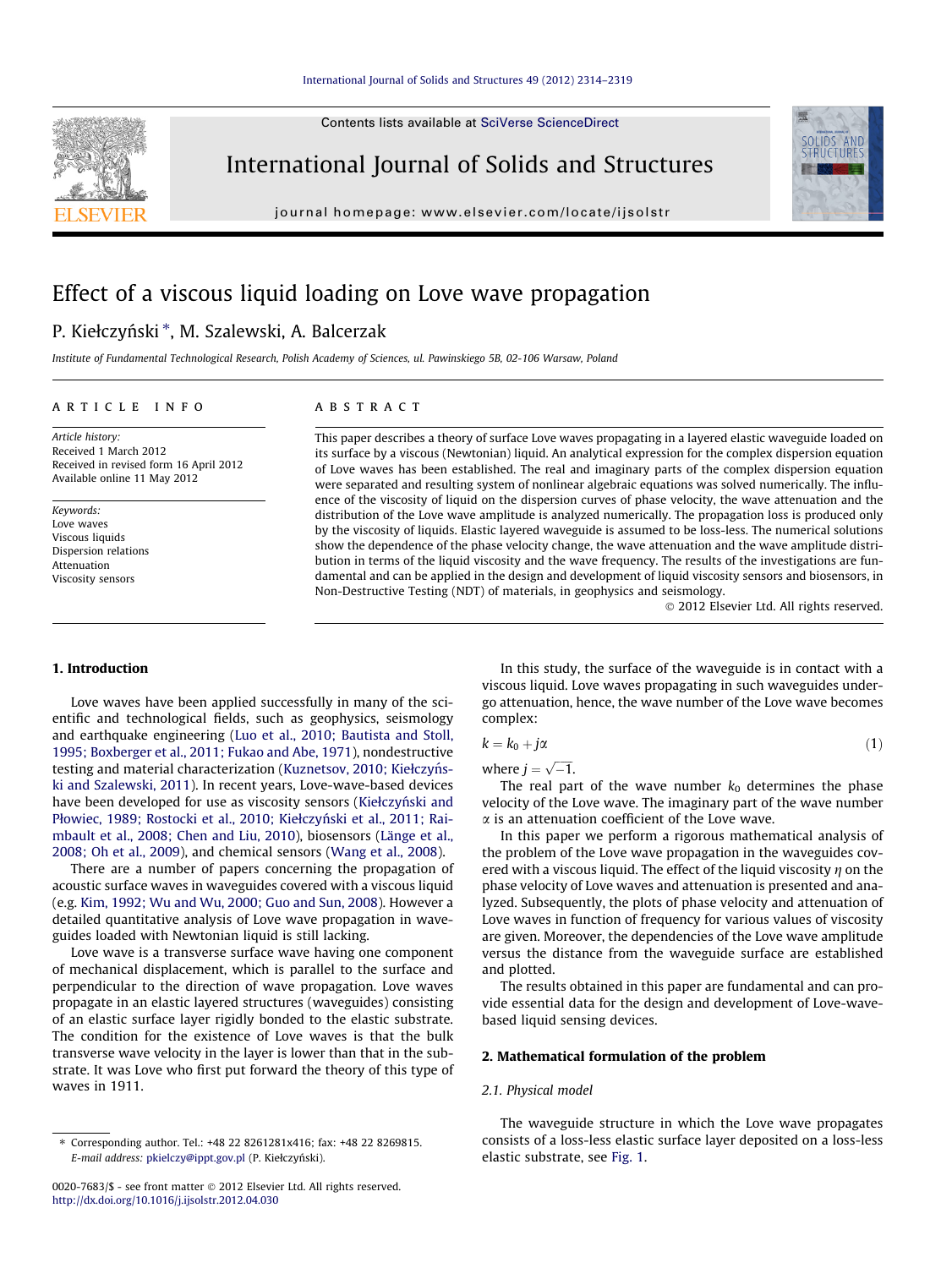<span id="page-1-0"></span>

**Fig. 1.** Geometry of a Love wave waveguide. The waveguide surface ( $x_2 = -D$ ) is in contact with a semi-infinite viscous liquid. Here,  $\mu_1$ ,  $\mu_2$  and  $\rho_1$ ,  $\rho_2$  correspond respectively, to the shear modulus and mass density in the surface layer (index 1) and in the substrate (index 2).  $\eta$  and  $\rho_l$  are the viscosity and mass density of a viscous liquid.  $x_1$  is the direction of propagation. Love wave is polarized along the  $x_3$ direction. D is the thickness of the elastic surface layer.

Bulk transverse wave velocity in the layer  $v_1 = (\mu_1/\rho_1)^{1/2}$  is smaller than the corresponding shear wave velocity  $v_2$  =  $(\mu_2/\varrho_2)^{1/2}$ in the substrate. The waveguide surface is loaded with a viscous (Newtonian) liquid that occupies half-space ( $x_2 < -D$ ). The mechanical displacement of the Love wave  $u_3$  is polarized along the  $x_3$  axis, perpendicular to the direction of propagation  $x_1$ . The waveguide surface is at  $x_2 = -D$ . The considered problem is two-dimensional, having no variation along the  $x_3$  axis.

The Love wave exhibits a multimode character. In many practical applications (e.g., in sensors and NDT) the most important is the fundamental mode of Love waves. Therefore, in this study we have restricted our attention to the propagation of the fundamental (the lowest) mode of Love waves.

Love waves can be generated experimentally using, for example a piezoelectric plate transducer (Kiełczyń[ski and Szalewski, 2011\)](#page-5-0). Plate transducer (e.g., made of piezoelectric PZT ceramics) is rigidly bonded to the Love wave waveguide face and excited to shear vibrations parallel to the surface of the waveguide (along the  $x_3$ ) axis). Generated in this way impulses of the Love wave propagate along the waveguide surface (along the  $x_1$  axis). Theoretical and experimental analysis of the generation of SH (shear horizontal) surface waves with a plate transducer is shown in [\(Kinh and](#page-5-0) [Pajewski, 1980](#page-5-0)).

# 2.2. Governing differential equations

2.2.1. Viscous liquid region (x $_2$  <  $-D)$ 

The velocity field  $v_3$  (of the SH acoustic wave) in a viscous liquid  $(x_2 < -D)$  is governed by the Navier–Stokes equation:

$$
\frac{\partial v_3}{\partial t} - \frac{\eta}{\rho_l} \left( \frac{\partial^2}{\partial x_1^2} + \frac{\partial^2}{\partial x_2^2} \right) v_3 = 0 \tag{2}
$$

where  $\eta$  is the viscosity and  $\rho_l$  density of a liquid.

2.2.2. Elastic surface layer  $(0 > x_2 > -D)$ 

The mechanical displacement field  $u_3$  (of the SH acoustic wave) in the surface layer (0 >  $x_2$  >  $-D$ ) fulfills the following equation of motion:

$$
\frac{1}{\nu_1^2} \frac{\partial u_3}{\partial t^2} = \left(\frac{\partial^2}{\partial x_1^2} + \frac{\partial^2}{\partial x_2^2}\right) u_3 \tag{3}
$$

where  $v_1 = (\mu_1/\rho_1)^{1/2}$  is the bulk shear wave velocity in the layer.

# 2.2.3. Elastic substrate  $(x_2 > 0)$

The mechanical displacement field  $u_3$  (of the SH acoustic wave) in the substrate  $(x_2 > 0)$  satisfies the equation of motion as follows:

$$
\frac{1}{v_2^2} \frac{\partial u_3}{\partial t^2} = \left( \frac{\partial^2}{\partial x_1^2} + \frac{\partial^2}{\partial x_2^2} \right) u_3 \tag{4}
$$

where  $v_2 = (\mu_2/\rho_2)^{1/2}$  is the bulk shear wave velocity in the substrate.

# 2.3. Propagation wave solution

# 2.3.1. Elastic surface layer  $(0 > x_2 > -D)$

We postulate the following solution of the Eq. (3) describing the mechanical displacement field  $u_3^{(1)}$  of the Love wave in the surface layer:

$$
u_3^{(1)} = W(x_2) \cdot exp[j(k \cdot x_1 - \omega t)] \tag{5}
$$

where k is the complex wave number,  $\omega$  is the angular frequency. Substitution of Eq. (5) into Eq. (3) results in:

$$
W''(x_2) - (k_1^2 - k_0^2) \cdot W(x_2) = 0 \tag{6}
$$

where the superscript prime denotes the differentiation with respect to  $x_2$ . The solution of Eq. (6) can be expressed as:

$$
W(x_2) = C_1 \cdot \sin(q \cdot x_2) + C_2 \cdot \cos(q \cdot x_2)
$$
 (7)

where

$$
q = (k_1^2 - k^2)^{1/2};
$$
  $k_1 = \frac{\omega}{\nu_1}$ 

 $C_1$  and  $C_2$  are arbitrary constants

The shear stress component that will be used in boundary conditions is given by:

$$
\tau_{23}^{(1)} = \mu_1 \frac{\partial u_3^{(1)}}{\partial x_2} = C_1 \cdot \mu_1 \cdot q \cdot \cos(q \cdot x_2) - C_2 \cdot \mu_1 q \cdot \sin(q \cdot x_2)
$$
 (8)

2.3.2. Elastic substrate  $(x_2 > 0)$ 

We consider the following solution of Eq. (4) of the mechanical displacement field  $u_3^{(2)}$  of the Love wave in the substrate:

$$
u_3^{(2)} = U(x_2) \cdot exp[j(k \cdot x_1 - \omega t)] \tag{9}
$$

Substituting Eq. (9) into Eq. (4) yields:

$$
U''(x_2) - (k^2 - k_2^2) \cdot U(x_2) = 0 \tag{10}
$$

As a solution of Eq. (10) we choose:

$$
U(x_2) = C_3 \cdot exp(-b \cdot x_2)
$$
\nwhere

$$
b = (k2 - k22)1/2
$$
  
\n
$$
k2 = \frac{\omega}{\nu_2} \text{ and } Re(b) > 0
$$
  
\n
$$
C_3 \text{ is an arbitrary constant.}
$$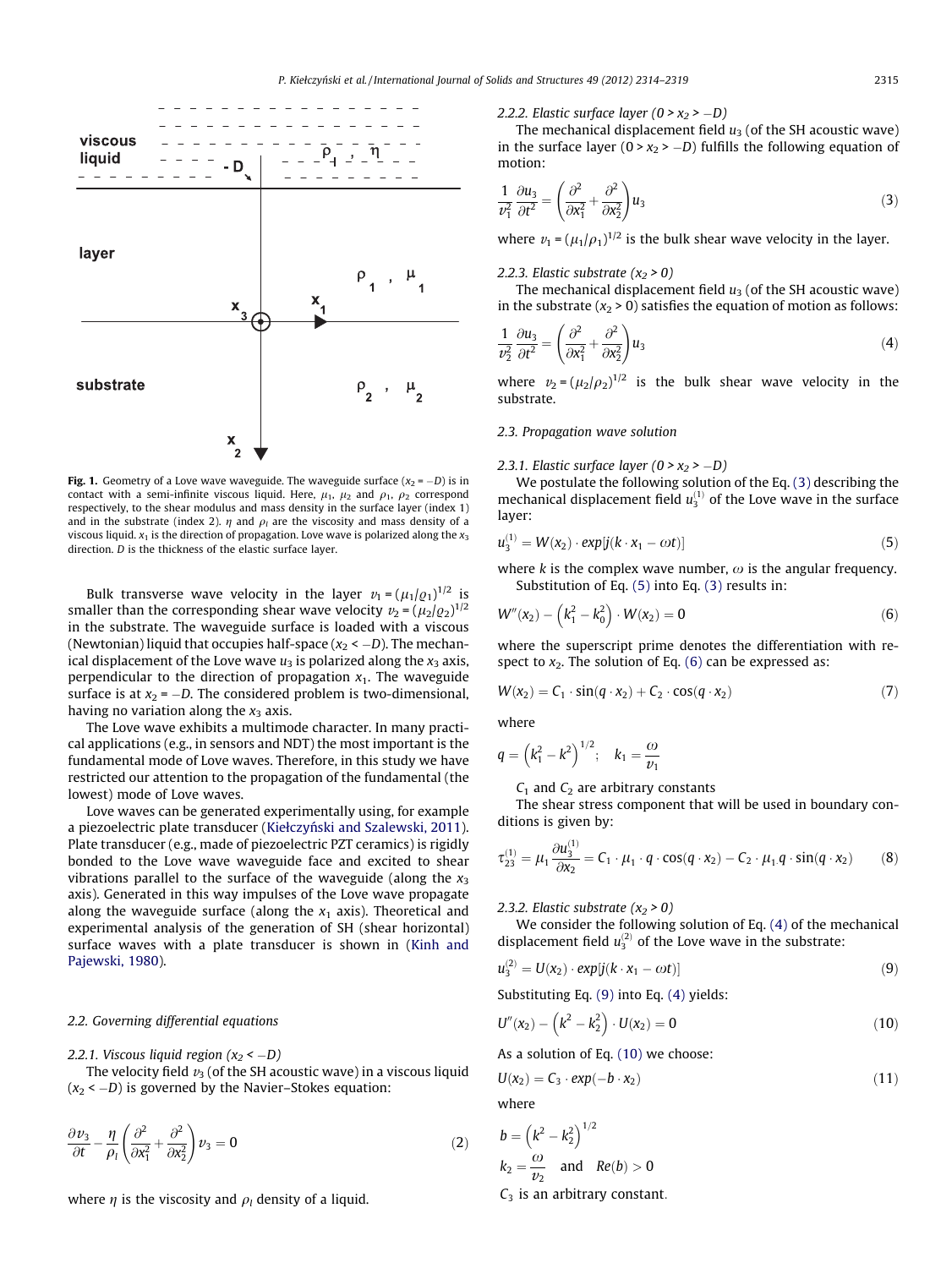<span id="page-2-0"></span>This solution represents SH surface wave that amplitude decays to zero, when  $x_2 \rightarrow \infty$ .

The shear stress component needed in the boundary condition is given by:

$$
\tau_{23}^{(2)} = \mu_2 \frac{\partial u_3^{(2)}}{\partial x_2} = C_3 \mu_2(-b) \cdot \exp(-b \cdot x_2) \cdot \exp[j(kx_1 - \omega t)] \tag{12}
$$

2.3.3. Viscous liquid region (x $_2$  <  $-D$ )

The solution of Eq. [\(2\)](#page-1-0) of the velocity field  $v_3$  (of the Love wave) in the viscous liquid is sought in the form:

$$
v_3 = V(x_2) \cdot exp[j(k \cdot x_1 - \omega t)] \tag{13}
$$

Substitution of Eq. (13) into Eq. [\(2\)](#page-1-0) gives:

$$
V''(x_2) - \left(k^2 - j\omega \frac{\rho_l}{\eta}\right) \cdot V(x_2) = 0 \tag{14}
$$

Solving Eq. (14), we get:

$$
V(x_2) = C_4 \cdot exp(\lambda_1 \cdot x_2)
$$
\nwhere

where



Fig. 2. Phase velocity dispersion curves in function of liquid viscosity for various values of frequency. (a)  $f = 1$  MHz, (b)  $f = 2$  MHz, (c)  $f = 3$  MHz, (d)  $f = 4$  MHz, (e)  $f = 5$  MHz.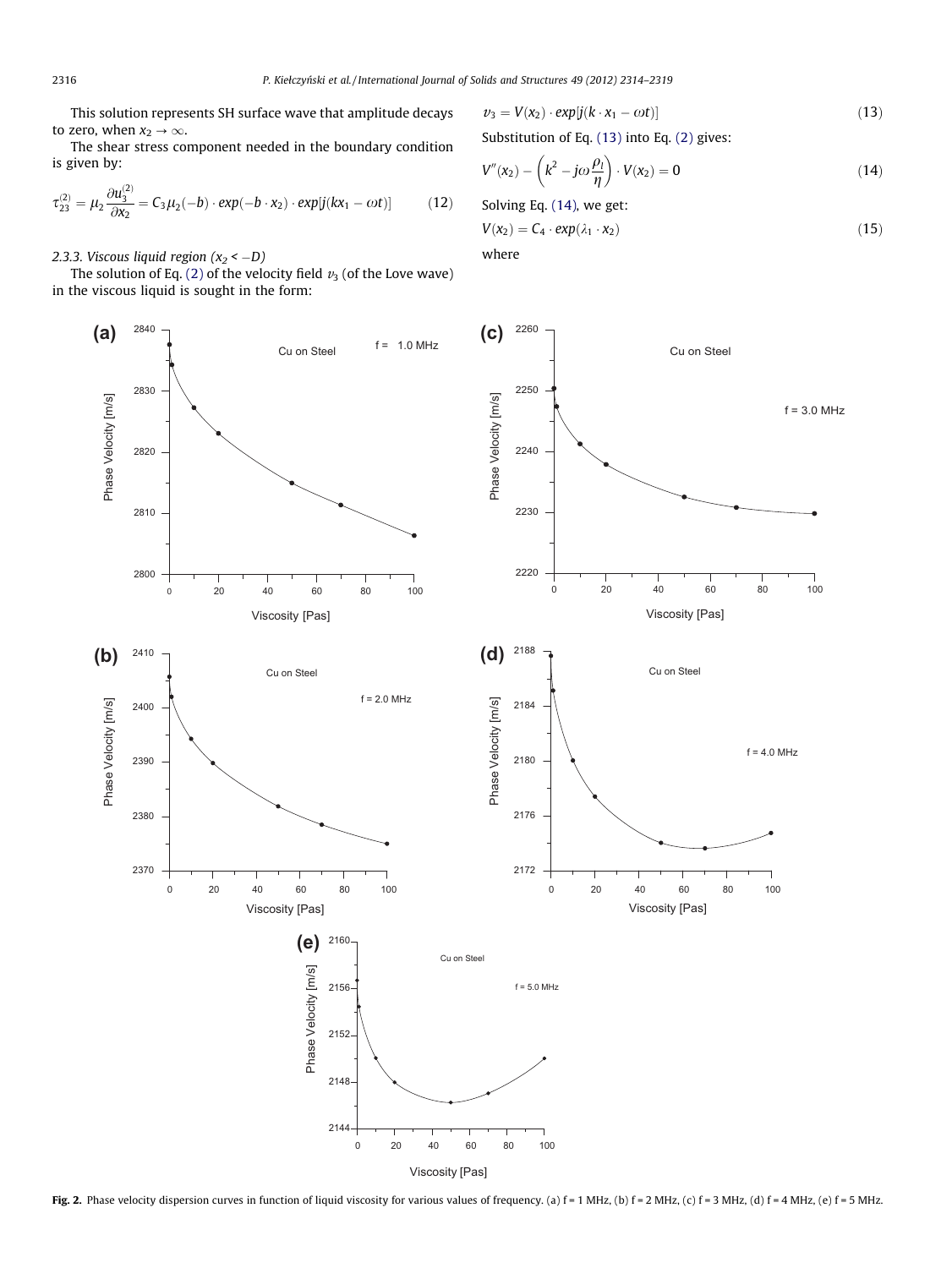<span id="page-3-0"></span>
$$
\lambda_1 = \left(k^2 - j\omega\frac{\rho_l}{\eta}\right)^{1/2} \quad \text{and} \quad \text{Re}(\lambda_1) > 0
$$

 $C_4$  is an arbitrary constant.

The condition  $Re(\lambda_1) > 0$  assures that the Love wave amplitude in a liquid decays to zero with increasing distance from the waveguide surface  $x_2 \to -\infty$ .

The shear stress component needed in the boundary condition is given by:

$$
\tau_{23}^{(l)} = \eta \frac{\partial v_3}{\partial x_2} = C_4 \cdot \eta \cdot \lambda_1 \cdot \exp(\lambda_1 \cdot x_2) \cdot \exp[j(kx_1 - \omega t)] \tag{16}
$$

#### 2.4. Boundary conditions

At the interface between the elastic surface layer and the substrate and the interface between the surface of the layer and a liquid, the mechanical displacement  $u_3$  and the shear stress  $\tau_{23}$ have to fulfill the conditions of continuity, i.e:

1. Continuity of the displacement field  $u_3$  and stress  $\tau_{23}$  at the solid–liquid interface ( $x_2 = -D$ ):

$$
\left. \frac{\partial u_3^{(1)}}{\partial t} \right|_{x_2 = -D} = v_3 \big|_{x_2 = -D} \tag{17}
$$

$$
\tau_{23}^{(1)}\Big|_{x_2=-D} = \tau_{23}^{(l)}\Big|_{x_2=-D} \tag{18}
$$

2. Continuity of the displacement field  $u_3$  and stress  $\tau_{23}$  at the interface between the layer and the substrate  $(x_2 = 0)$ :

$$
u_3^{(1)}\Big|_{x_2=0}=u_3^{(2)}\Big|_{x_2=0}\tag{19}
$$

$$
\tau_{23}^{(1)}\Big|_{x_2=0} = \tau_{23}^{(2)}\Big|_{x_2=0} \tag{20}
$$

#### 2.5. Dispersion relations

Substitution of [\(5\)](#page-1-0), [\(7\)–\(9\),](#page-1-0) [\(11\)–\(13\)](#page-1-0), [\(15\) and \(16\)](#page-2-0) into (17)– (20) results in the set of four linear and homogeneous equations for coefficients  $C_1$ ,  $C_2$ ,  $C_3$  and  $C_4$ . For nontrivial solution, the determinant of this set of equations has to equal zero. This leads to the following (complex) dispersion relation:

$$
\sin(qD) \cdot \{(\mu_1)^2 \cdot q^2 + \mu_2 \cdot b \cdot \lambda_1 \cdot j\omega\eta\} - \cos(qD) \cdot \{\mu_1 \cdot \mu_2 \cdot b
$$
  
\n
$$
\cdot q - \mu_1 \cdot q \cdot \lambda_1 \cdot j\omega\eta\}
$$
  
\n
$$
= 0
$$
\n(21)

Quantities q, b and  $\lambda_1$  in Eq. (21) are complex.

Eq. (21) is complex dispersion equation of Love waves propagating in an elastic layered waveguide loaded on the surface with a viscous Newtonian liquid.

After separating the real and imaginary parts of Eq. (21) we obtain the following system of nonlinear algebraic equations (see Appendix):

$$
A(\mu_1, \rho_1, \mu_2, \rho_2, \eta, \rho_1, D, \omega; k_0, \alpha) = 0
$$
\n(22)

$$
B(\mu_1, \rho_1, \mu_2, \rho_2, \eta, \rho_l, D, \omega; k_0, \alpha) = 0
$$
\n(23)

Eqs. (22) and (23) constitute a system of nonlinear algebraic equations with unknowns  $k_0$  and  $\alpha$ .

The system of nonlinear Eqs. (22) and (23) was solved using the Newton method with a computer package Scilab. This method for the efficient solution of Eqs. (22) and (23) requires an appropriate choice of initial approximations. After finding a solution  $(k_0, \alpha)$ , one can calculate the phase velocity of the Love wave  $v = \omega/k_0$ . Imaginary part  $\alpha$  of the wavenumber k represents the attenuation of the Love wave per unit length in the direction of propagation.

# 3. Numerical results

Numerical calculations were performed on the example of the Love wave waveguide structure composed of an isotropic, homogeneous, Cu surface layer deposited on an isotropic, homogeneous steel substrate. The surface of the Cu layer is in contact with a viscous liquid half-space ( $x_2 < -D$ ). In the numerical computations the following values of parameters were assumed:

For Cu For steel  $\mu_1$  = 3.91  $\cdot$  10<sup>10</sup> N/m<sup>2</sup>  $\mu_2$  = 8.02  $\cdot$  10<sup>10</sup> N/m<sup>2</sup>  $\rho_1$  = 8.9  $\cdot$  10<sup>3</sup> kg/m<sup>3</sup>  $\rho_2$  = 7.8  $\cdot$  10<sup>3</sup> kg/m<sup>3</sup>  $v_1 = (\mu_1/\rho_1)^{1/2} = 2096 \text{ m/s}$   $v_2 = (\mu_2/\rho_2)$  $1/2$  = 3206.5 m/s

The thickness D of the surface layer was 0.4 mm. The density of the liquid was assumed as  $\rho_l$  = 1  $\cdot$  10<sup>3</sup> kg/m<sup>3</sup>.

Losses in the Cu layer and steel substrate were neglected. The only source of losses is the viscosity of the liquid.

Numerical analysis was performed in the frequency range from 0.5 to 5 MHz, and for values of viscosity from 0.1 to 100 Pas.

# 3.1. Phase velocity versus viscosity ( $f = const$ ).

[Fig. 2a](#page-2-0)–e show the effect of viscosity of a viscous liquid on the Love wave phase velocity for various values of frequency  $(f = 1, 2, 3, 4$  and 5 MHz).

It can be seen from [Fig. 2a](#page-2-0)–e that with the increase of viscosity, the phase velocity decreases. Only for higher values of frequency  $(f = 4$  and 5 MHz) the phase velocity of the Love wave initially decreases and then starts to augment with an increase in viscosity of the liquid [\(Fig. 2d](#page-2-0) and e).

A similar phenomenon was observed by [\(Guo and Sun, 2008\)](#page-5-0) in the case of Bleustein–Gulyaev waves propagating in a waveguide loaded with a viscous liquid. Bleustein–Gulyaev waves are also SH surface acoustic waves that propagate in the metalized piezoelectric semi-space. Possible physical explanation for this phenomenon may be that a high viscosity liquid loading the



Fig. 3. Dispersion curves of the attenuation in function of liquid viscosity for various values of frequency.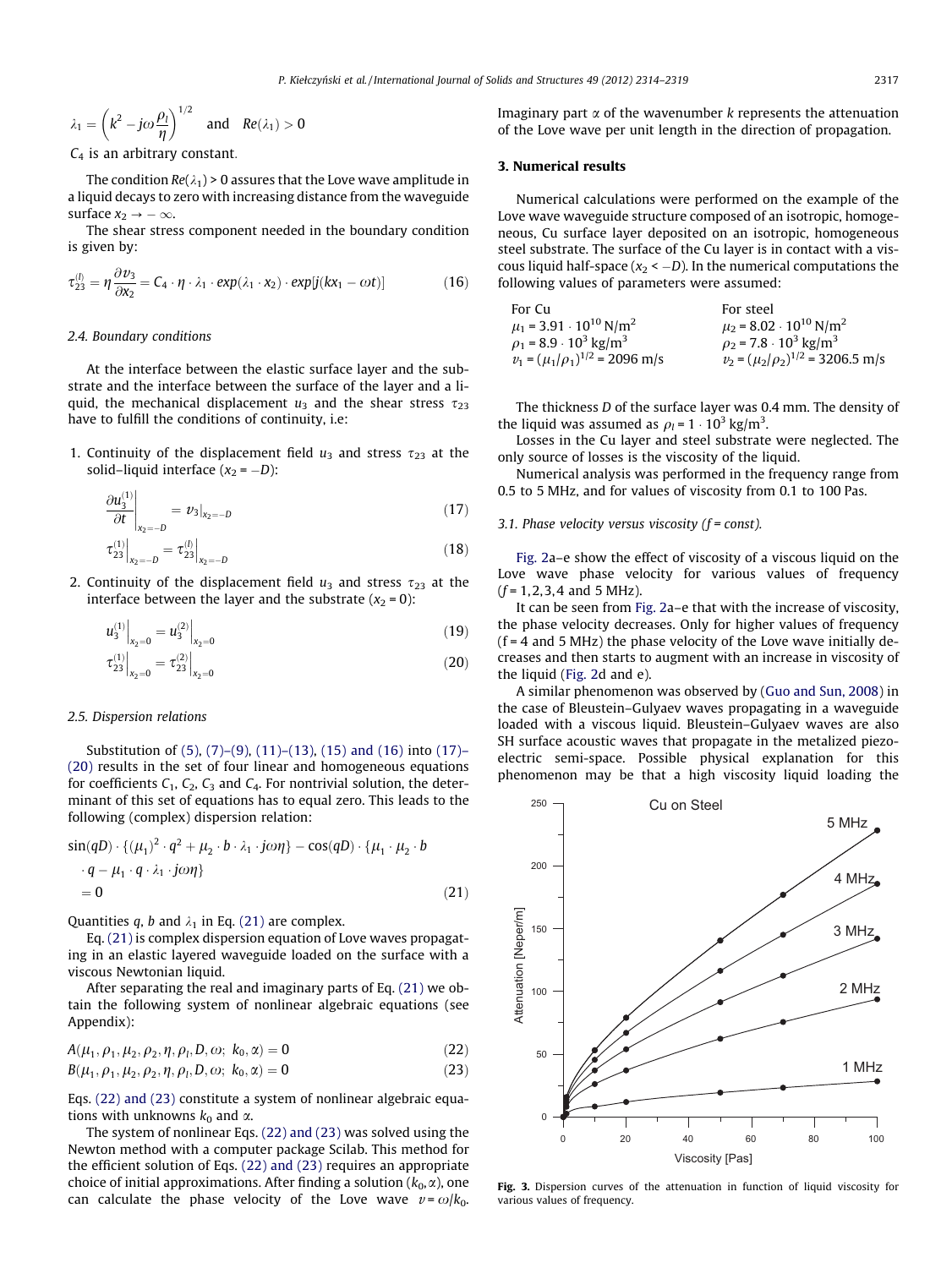

Fig. 4. Phase velocity dispersion curves in function of frequency for various values of liquid viscosity.



Fig. 5. Dispersion curves of the attenuation in function of frequency for various values of liquid viscosity.

waveguide surface stiffens the material in the surface layer. This can cause an increase in the phase velocity of the Love wave.

#### 3.2. Attenuation versus viscosity  $(f = const.)$

[Fig. 3](#page-3-0) shows changes of attenuation in function of liquid viscosity at various values of frequency  $(f = 1, 2, 3, 4$  and 5 MHz).

It is seen from [Fig. 3](#page-3-0) that wave attenuation increases monotonically with the increase of liquid viscosity.

#### 3.3. Phase velocity versus frequency ( $\eta$  = const.)

Fig. 4 illustrates the influence of the viscosity of liquid on the dispersion curves of phase velocity for viscosities  $\eta$  = 0, 10 and 50 Pas.

Fig. 4 indicates that the phase velocity decreases with the increase of liquid viscosity.



Fig. 6. The real part of the normalized amplitude of the mechanical displacement field of the Love wave propagating in the elastic Cu on steel waveguide that is loaded on the surface by a viscous liquid,  $\eta$  = 10 Pas.

#### 3.4. Attenuation versus frequency ( $\eta$  = const.)

The dispersion curves of the attenuation versus frequency were also calculated and plotted as shown in Fig. 5.

Fig. 5 shows that the attenuation  $\alpha$  of the Love wave is a monotonic function of the frequency.

#### 3.5. Love wave amplitude distribution

Variation with depth  $x_2$  of the mechanical displacement of the Love wave propagating in the Cu on steel elastic waveguide loaded on the surface with a viscous liquid semi-space is shown in Fig. 6.

In the viscous liquid region variations of the mechanical displacement with depth exhibit oscillatory behavior.

For  $\eta$  = 10 Pas and  $f$  = 2 MHz, the penetration depth equals  $\delta$  = 40 $\mu$ m.

The presence of a viscous liquid has little effect on the mechanical displacement distribution in the elastic surface layer and the substrate.

# 4. Conclusions

The propagation of Love waves in the elastic layered waveguide is investigated analytically and numerically. The surface of the waveguide is loaded with a viscous (Newtonian) liquid. The presence of a viscous liquid on the waveguide surface introduces losses and the Love wave exhibits attenuation as it travels. The occurrence of losses causes that the mathematical analysis of the problem is much more complicated.

Analytical form of the complex dispersion equation was obtained. After separating the real and imaginary parts of the dispersion equation, the resulting system of nonlinear algebraic equations was numerically solved. As a result, the graphs of phase velocity on frequency (for a given viscosity) and the phase velocity curves as a function of liquid viscosity at a fixed values of frequency were obtained. Moreover, the wave attenuation curves of Love waves versus the liquid viscosity and frequency were